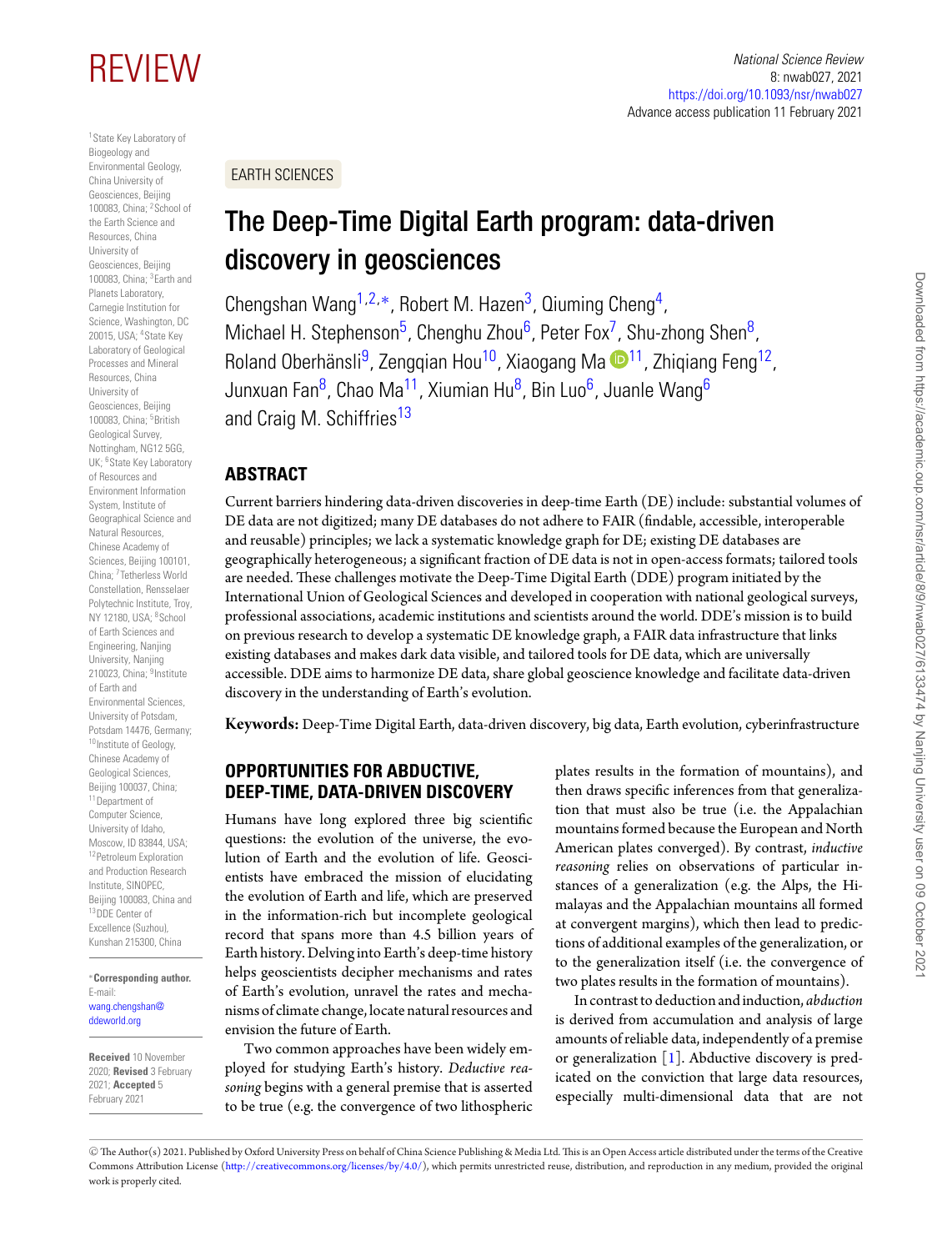| Database/portal                    | Scope                                                                                                                                                                                                                                                       | URL and references<br>earthchem.org<br>$\lceil 12, 13 \rceil$ |  |
|------------------------------------|-------------------------------------------------------------------------------------------------------------------------------------------------------------------------------------------------------------------------------------------------------------|---------------------------------------------------------------|--|
| EarthChem                          | Access to global geochemical and petrological data syntheses (PetDB,<br>EarthChem Portal, LEPR, traceDs); EarthChem Library publishes and archives<br>geochemical, petrological and mineralogical data as a trusted repository<br>recommended by publishers |                                                               |  |
| Geobiodiversity<br>Database (GBDB) | Integrated system for the management and analysis of section-based<br>stratigraphic and paleontological information                                                                                                                                         | geobiodiversity.com<br>$[14,15]$                              |  |
| GeoDeepDive and<br>PaleoDeepDive   | Digital libraries and cyberinfrastructure facilitating the discovery and utilization<br>of geologic data and knowledge in published documents                                                                                                               | geodeepdive.org<br>$\lceil 16 - 18 \rceil$                    |  |
| Macrostrat                         | Collaborative platform for the aggregation and distribution of geological data<br>relevant to the spatial and temporal distribution of sedimentary, igneous and<br>metamorphic rocks as well as data extracted from them                                    | macrostrat.org<br>$[17,19]$                                   |  |
| Mindat                             | World's largest open database of minerals, rocks, meteorites and the localities<br>they come from                                                                                                                                                           | mindat.org<br>$\lceil 20 \rceil$                              |  |
| OneGeology Portal                  | Geologic map data and relevant geoscience data worldwide at<br>scales $\geq$ 1 : 1 million                                                                                                                                                                  | portal.onegeology.org<br> 21                                  |  |
| OneStratigraphy<br>Database        | Platform designed for sharing and using stratigraphic data, including integration,<br>management, visualization and analytics of stratigraphic data                                                                                                         | onestratigraphy.ddeworld.org<br>$\vert 15 \vert$              |  |
| Paleobiology Database<br>(PBDB)    | Global, collection-based occurrence and taxonomic data for organisms of all<br>geological ages, as well as data services to allow easy access to data for<br>independent development of analytical tools, visualization software and<br>applications        | paleobiodb.org<br> 22                                         |  |
| PANGAEA                            | Data publisher for Earth and environmental science; open-access library aimed<br>at archiving, publishing and distributing georeferenced data from Earth system<br>research                                                                                 | pangaea.de                                                    |  |
| RRUFF                              | High-quality spectral data—including X-ray diffraction, Raman spectra and<br>electron microprobe analyses-from well-characterized minerals                                                                                                                  | rruff.info<br>$\lceil 23 \rceil$                              |  |
| PALEOMAP                           | Plate tectonic reconstruction during the past 1100 million years                                                                                                                                                                                            | scotese.com<br>$\left  24 \right $                            |  |
| GPlates                            | An open-source software that offers a novel combination of interactive<br>plate-tectonic reconstructions, geographic information system functionality and<br>raster data visualization                                                                      | gplates.org<br>$\left[25\right]$                              |  |

<span id="page-1-0"></span>**Table 1.** Selected databases and portals currently in use or in development by DDE. GBDB and OneStratigraphy are databases being developed by DDE, while the rest are independent data systems used by DDE.

> easily visualized, hold patterns that are not easily discovered with deductive or inductive protocols. Mathematical analysis of data leads to discovery of previously hidden patterns, which then points to new generalizations. Abduction thus has the potential to generate transformative discoveries in science, such as Lyell's recognition of gradual geological change through Earth's deep time [\[2\]](#page-9-2) and Charles Darwin's elucidation of evolution by natural selection  $\lceil 3 \rceil$ . Those discoveries required the inspired integration of numerous lines of evidence to see previously hidden patterns in nature.

With the accumulation of enormous volumes of deep-time Earth data, we are poised to transform research in deep-time Earth science through data-driven abductive discovery. Deep-time Earth data are produced in heterogeneous formats and media—including text, tables, figures, maps, images and videos—and distributed in disparate literature and databases, which need integration and harmonization to achieve broader scientific ambitions. To this end, several thematic data facilities have been constructed (Table  $1$ ), such as the Paleobiology Database (PBDB, paleontology, [https://](https://paleobiodb.org) [paleobiodb.org\)](https://paleobiodb.org), Macrostrat (sedimentology and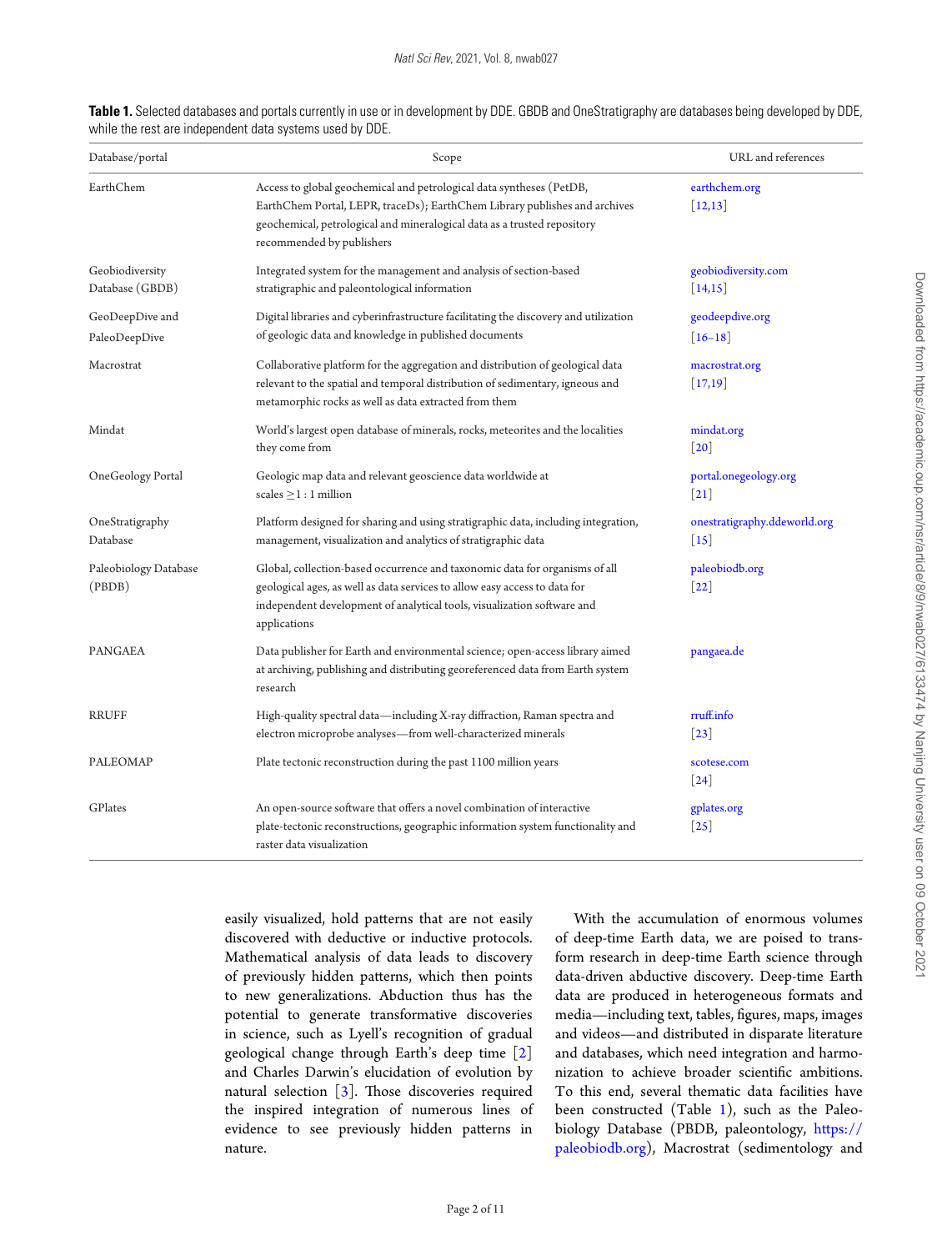<span id="page-2-0"></span>

**Figure 1.** Schematic diagram of DDE system. DDE aims to harmonize deep-time Earth data based on a knowledge system in order to investigate the evolution of Earth, including life, Earth materials, geography and climate. Integrated methods include artificial intelligence, high performance computing, cloud computing, semantic web, natural language processing and other methods.

stratigraphy, [https://macrostrat.org/\)](https://macrostrat.org/), EarthChem (geochemistry, geochronology and petrology, [https://www.earthchem.org/\)](https://www.earthchem.org/) and RRUFF (mineralogy, [http://rruff.info/\)](http://rruff.info/)[.](#page-2-0)

However, three issues must be resolved to facilitate abductive discovery utilizing deep-time databases. First, many relevant geodata resources are not in compliance with FAIR (findable, accessible, interoperable, and reusable) principles for scientific data management and stewardship [\[4](#page-9-4)[,5\]](#page-9-5). Second, concepts and terminologies used in databases are not well-defined, thus the same term may have different meanings across databases.Without standardized terminology and definitions of concepts, it is difficult to achieve data interoperability and reusability. Third, databases are highly heterogeneous in terms of geographic regions, spatial and temporal resolution, coverage of geological themes, limitation of data availability, formats, languages and metadata. For example, because most data in popular databases are from the English literature, the diversity, density and richness of these databases are generally low with respect to non-native English-speaking countries, which are nevertheless of critical importance in studying Earth's evolution. Due to the complex

evolution of Earth and interactions among multiple spheres (e.g. lithosphere, hydrosphere, biosphere and atmosphere) in Earth systems, it is difficult to see the whole picture of Earth's evolution from separated thematic views, each with limited scope.

Big data and artificial intelligence are creating opportunities for resolving these issues  $[6-10]$ . To explore Earth's evolution efficiently and effectively through deep-time big data, we need FAIR, synthetic and comprehensive databases across all fields of deep-time Earth science, coupled with tailored computation methods. This goal motivates the Deep-Time Digital Earth program (DDE; [\[11\]](#page-9-7)), which is the first 'big science program' initiated by the International Union of Geological Sciences (IUGS) and developed in cooperation with national geological surveys, professional associations, academic institutions and scientists around the world. The main objective of DDE is to facilitate deep-time, datadriven discoveries through international and interdisciplinary collaborations. DDE aims to provide an open platform for linking existing deep-time Earth data and integrating geological data that users can interrogate by specifying time, space and subject (i.e. a 'Geological Google') and for processing data for knowledge discovery using a knowledge engine (Deep-Time Earth Engine) that provides computing power, models, methods and algorithms. DDE can help scientists with time-consuming data cleansing and processing so they can focus on research topics and discoveries.

#### **MISSION AND VISION**

DDE aims to link and harmonize global deeptime Earth data and share global geoscience knowledge with the goal of stimulating data-driven discoveries in the study of Earth's evolution through deep time. Understanding Earth's past is essential for understanding Earth's present and future. Earth's evolution involves four major themes: life on Earth, Earth materials (such as minerals, rocks, sed-iments and fluids), geography and climate (Fig. [1;](#page-2-0) Table [2\)](#page-3-0). Data science and artificial intelligence may provide new techniques for accelerating datadriven discovery in exploratory studies of Earth evolution.

# **Evolution of life**

Our understanding of the evolution of life on Earth is being propelled by data-driven discoveries. For example, supercomputer and big data analysis applied in paleontology has helped to create a high-resolution profile of Paleozoic biodiversity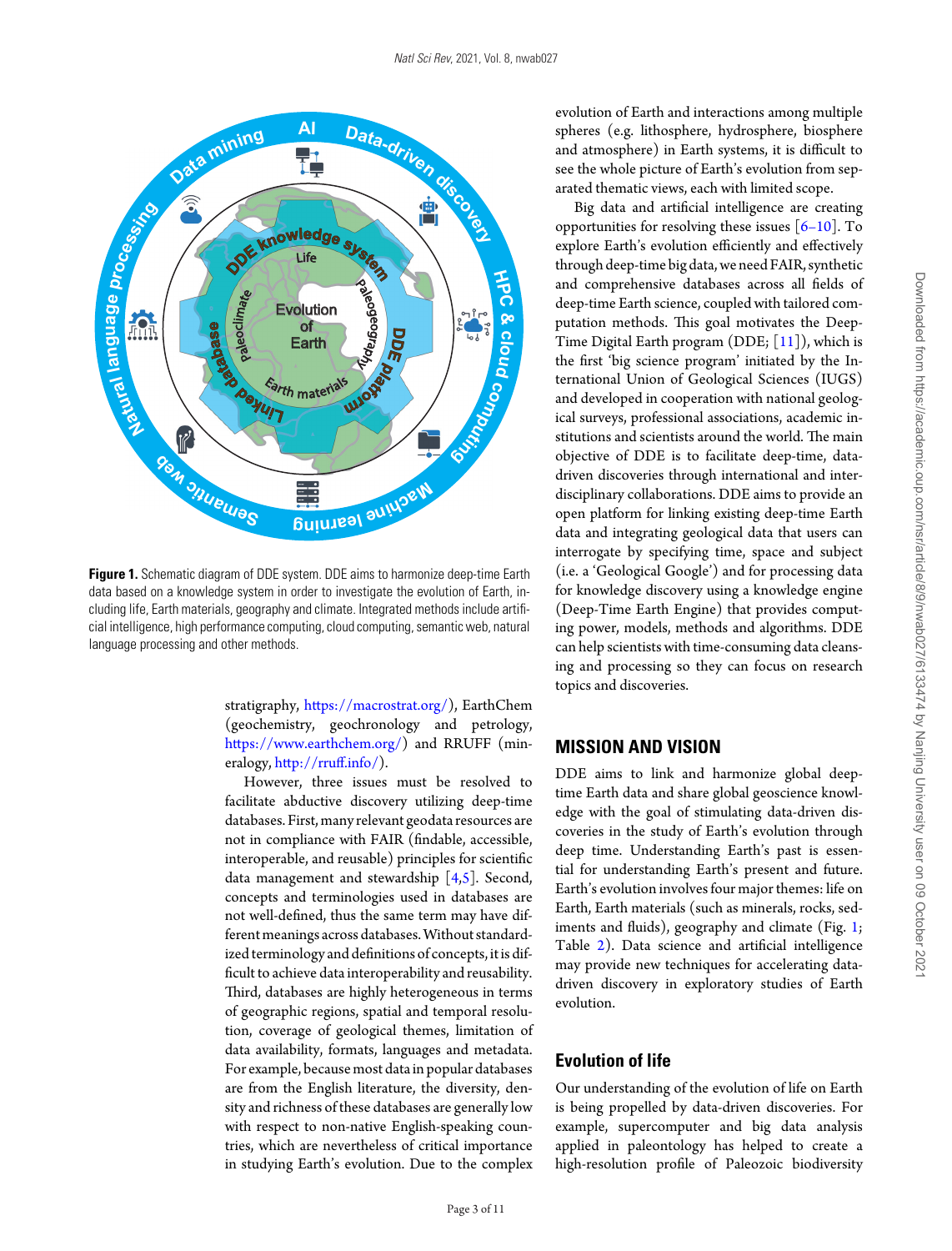<span id="page-3-0"></span>

|  | Table 2. Selected data-driven scientific goals of DDE. |  |  |  |
|--|--------------------------------------------------------|--|--|--|
|--|--------------------------------------------------------|--|--|--|

| Topic                 | Data-driven scientific goals                                                                            | References              |  |
|-----------------------|---------------------------------------------------------------------------------------------------------|-------------------------|--|
| Evolution of life and | Understand patterns of global biodiversity through deep time, including high-resolution timing of       | [15, 26, 27]            |  |
| biodiversity          | biological extinction and diversification events, and relationships between environmental changes       |                         |  |
|                       | and biodiversity fluctuations                                                                           |                         |  |
| Evolution of Earth    | Develop novel evolutionary system of Earth materials including minerals, rocks, sediments and           | $[20, 28 - 30]$         |  |
| materials             | fluids. We hypothesize that life greatly influenced the nature and distribution of crustal minerals.    |                         |  |
|                       | Comprehensive and reliable deep-time Earth materials data resources will facilitate the testing of this |                         |  |
|                       | hypothesis                                                                                              |                         |  |
| Evolution of          | Integrate plate tectonic reconstructions with other deep-time Earth databases to facilitate data-driven | $\left[25,31-34\right]$ |  |
| geography             | discoveries in paleobiology, paleoceanography, paleoclimate, geodynamics, tectonics, orogenesis,        |                         |  |
|                       | geochemical cycles, basin evolution, energy and mineral resource exploration, and other topics          |                         |  |
| Evolution of climate  | Quantify changes in global climate and atmospheric composition through deep time                        | $\lceil 35 \rceil$      |  |

[\[15\]](#page-10-2), which reveals, for example, mass extinctions and diversification of early complex life—events that were previously unrecognized  $[22]$ . Likewise, network analysis of Ediacaran fauna provides evidence for pulsed extinctions of early complex life [\[27\]](#page-10-13). To further facilitate these types of studies, DDE seeks to link and expand existing deep-time paleontological and stratigraphic databases, such as OneStratigraphy [\(onestratigraphy.ddeworld.org\)](file:onestratigraphy.ddeworld.org), Macrostrat [\(macrostrat.org\)](https://macrostrat.org), Paleobiology Database [\(paleobiodb.org\)](https://paleobiodb.org) and PANGAEA [\(pangaea.de\)](https://www.pangaea.de/), and integrate them with plate tectonic reconstructions, deep learning and other tools that will accelerate data-driven discovery.

#### **Evolution of Earth materials**

Earth materials, such as minerals, rocks, sediments and fluids, represent time capsules that contain enormous amounts of information about Earth history [\[20,](#page-10-6)[36\]](#page-10-17). These materials also include thousands of meteorites that come from other astronomical bodies from outer space—samples that provide rich information about the early solar system. DDE plans to link the existing databases (e.g. [min](https://mindat.org)[dat.org,](https://mindat.org) [rruff.info,](https://rruff.info) [earthchem.org\)](https://earthchem.org) and expand the mineralogical and petrological data, as well as geochemical and geophysical data, for Earth materials, with an aim to mitigate existing biases and increase spatiotemporal coverage and resolution in materials used in data-driven discoveries. These data-driven discoveries in the evolution of Earth materials include, but are not limited to, the rapidly emerging fields of mineral evolution and mineral ecology [\[36,](#page-10-17)[37\]](#page-10-18), secular lithospheric evolution indicated by igneous rocks  $[28]$ , plate tectonics inferred from minerals and igneous rocks  $[29]$ , and sediment cycling  $[30]$ . For example, we will test the hypothesis that more than two-thirds of mineral species on Earth are biologically mediated, and thus would not occur on a non-living world. Comprehensive data resources on the ages and distribution of more than 5600 known mineral species would facilitate the effort to understand the deep connections between the geosphere and biosphere.

### **Evolution of geography**

The evolution of paleogeography is key to understanding Earth history and predicting and assessing occurrences of mineral and energy resources, as well as geohazards. DDE intends to harmonize differences and uncertainties between different open-source plate tectonic reconstructions, such as the PALEOMAP Project [\[24\]](#page-10-10) and GPlates [\[25\]](#page-10-11). DDE also plans to connect other deep-time Earth databases to paleogeographic reconstructions, which can facilitate scientific discoveries based on large amounts of temporal and spatial data from deep-time Earth. For example, integration of paleogeographic maps of carbonate platforms with plate tectonic reconstructions constrains the influence of carbonate platform interactions with subduction zone volcanism on paleoatmospheric  $CO<sub>2</sub>$  since the Devonian  $[33]$ . Integrating plate tectonic reconstructions with other deep-time Earth databases  $[31]$  has applications to paleobiology  $[32]$ , paleoceanography, paleoclimate [\[31\]](#page-10-15), geodynamics [\[34\]](#page-10-23), tectonics, orogenesis, geochemical cycles, basin evolution, energy and mineral resource exploration, and other topics.

# **Evolution of climate**

DDE also plans to investigate Earth's paleoclimates (climate in deep time). Climate has varied widely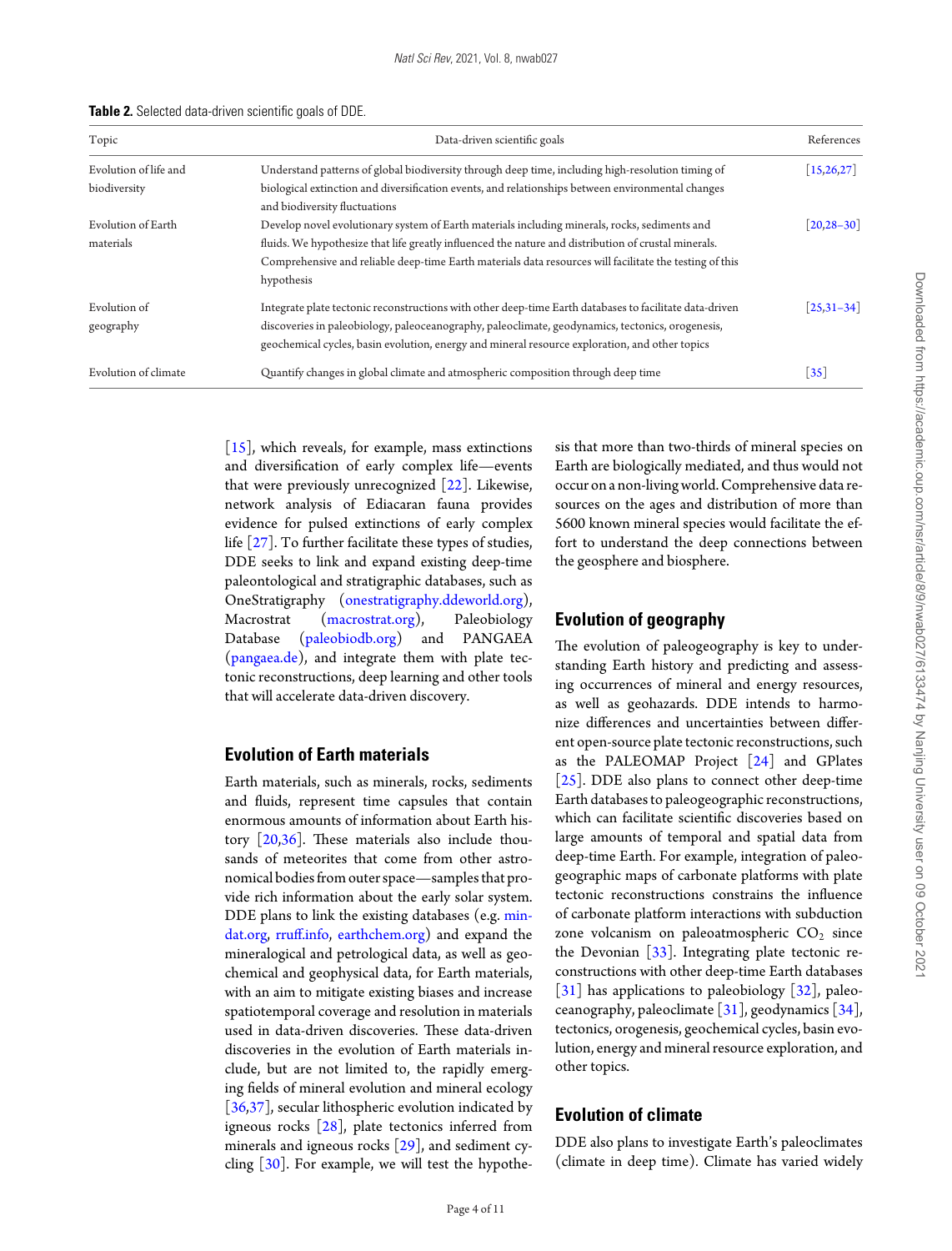in deep time (hothouse climate to snowball Earth). Shorter-term (thousands of years) and longer-term (millions of years) climatic cycles are also preserved in paleoclimate. These unique climatic variations are difficult to study solely based on recent climate records and climate modeling. Studies of paleoclimate aid our understanding of how Earth and life interact to produce climate extremes and to forecast future climate variations (reading past climate to inform future climate change, [\[38\]](#page-10-24)). In this regard, DDE aims to reconstruct Earth's paleoclimate and paleoatmosphere history based on various mineralogical and geochemical indexes, as preserved in Earth materials. For example, deep-time geological data related to the Cretaceous hothouse climate could be used to understand the evolution of climate extremes in more recent times.

#### **Natural resources and applied science**

DDE has the potential to address applied geological problems in such areas as energy, mineral resources and environmental protection, by working with geological surveys, government agencies, private companies and civil societies to improve energy and resource security, tackle modern day climate change and contribute to the UN's Sustainable Development Goals. These objectives can be achieved by integrating databases to answer pressing applied geoscience questions, such as discovering porphyry copper mineral deposits, especially by relating such deposits to deep-time tectonic plate motion and crustal and slab subduction  $[39,40]$  $[39,40]$ . Applying data analysis tools to linked databases and models can provide insights into ore deposits that are not possible through simple analysis of single or pairs of databases. DDE will link georeferenced databases and models of this type so that they can be used more efficiently.

The spheres of the Earth system—the geosphere, hydrosphere, atmosphere and biosphere—interact with each other. Associations among these spheres can be explored by linking big data in deep time. The hidden relationships and mutual influences among spheres can be revealed by methods of datadriven discovery. For example, studying the evolution of Earth's sediments based on sedimentary rock databases could help to decode Earth's dynamic and varied crustal evolution  $[41]$ . As another example, geochemical and mineralogical data mining has demonstrated that the assembly of the Rodinian supercontinent  $\sim$ 1 billion years ago was unique [\[29\]](#page-10-19). Data-driven approaches applied to global zircon age data, integrated with variations of mantle temperature, supercontinent formation, continent growth rate and more, reveal the secular changes of continental evolution, which can be extrapolated to predict the future of plate tectonics  $[42]$ . These datadriven approaches have raised new questions about whether extreme events, such as mass extinctions of life, the formation of large igneous provinces and abrupt atmospheric changes, are random, episodic or periodic events. New mathematical and computational approaches of data discovery may help answer these questions. This data-driven approach is a significant change in the way we make scientific discoveries—a complement to more traditional modes of experiments and modeling. Significant progress in data-driven discovery will require the integration of varied Earth data in deeptime.This integration will be accelerated by a standard knowledge system of Earth in deep time. Thus, the goal of DDE is to link and harmonize global data from all of Earth's deep-time disciplines, employing FAIR practices, rebuilding the knowledge system based on existing ontologies of deep-time Earth, and sharing the knowledge with scientists, the public and governments. DDE aims to transform geosciences, complementing their traditional inductive and deductive approaches with the data-driven power of abductive discovery in the study of Earth's evolution.

# **STRUCTURE OF THE DDE PROGRAM**

To achieve its mission and vision, the DDE program has three main components: program management committees, centers of excellence, and working, platform and task groups.

#### **Program committees**

As an international big science program, DDE is operated and managed by leading scientists and data science professionals. It has three management bodies: (i) Governing Council (GC), which consists of representatives of DDE's founding organizations (Box 1); (ii) Science Committee (SC), which is an advisory body on scientific matters, and conducts thorough evaluation of scientific activities and research proposals; and (iii) Executive Committee (EC), which oversees and coordinates DDE's dayto-day operations and communications with assistance from the DDE Secretariat Office.The GC provides governance, financial and scientific overview; it makes major policy decisions and reviews the acceptance of new members and new centers for the program. DDE is still in its initiation and development stage. Any institutes or organizations who are willingto share deep-time data and promote data-driven science are welcome to join the program[.](#page-5-0)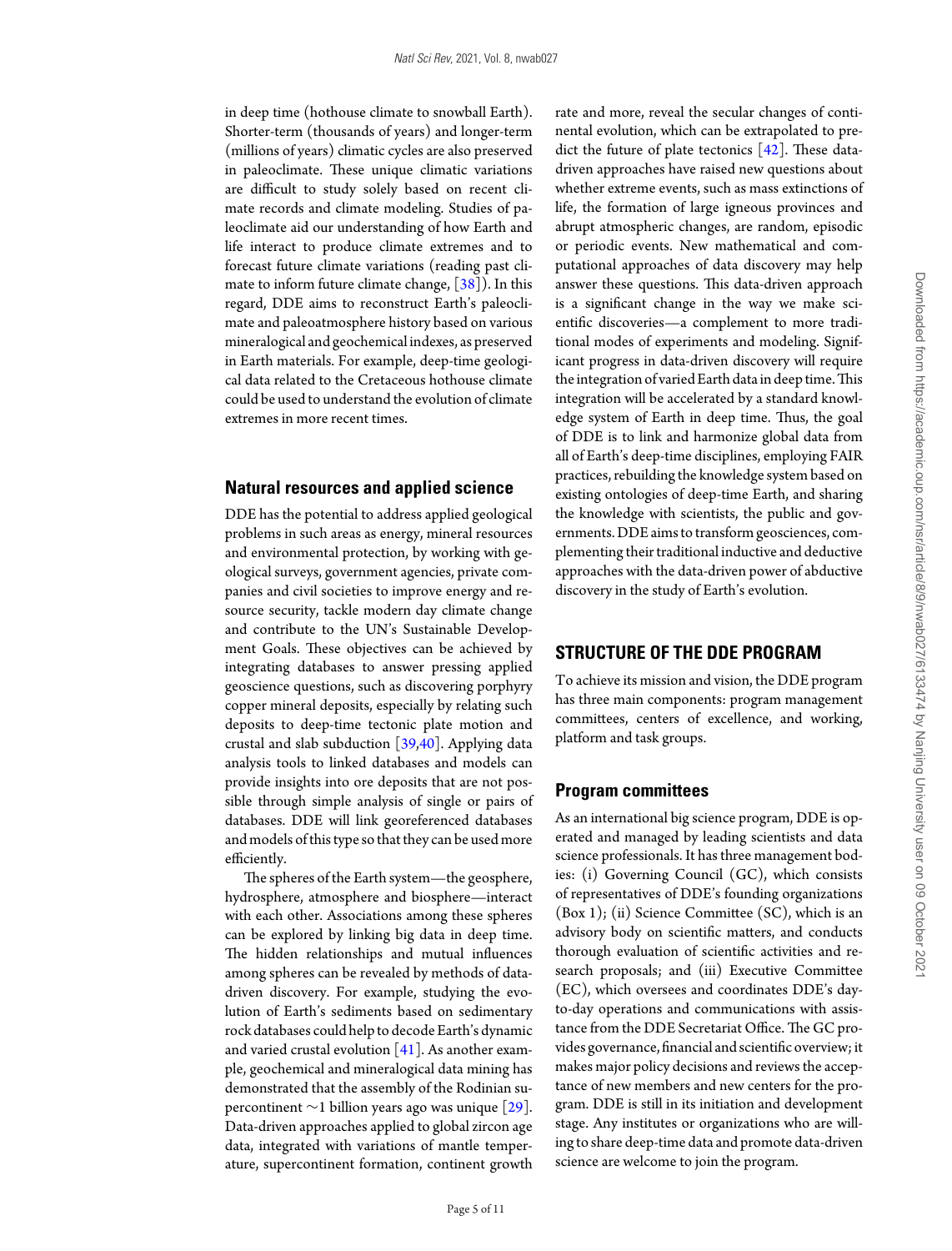<span id="page-5-0"></span>

| Table 3. DDE working, platform and task groups. |  |  |  |
|-------------------------------------------------|--|--|--|
|-------------------------------------------------|--|--|--|

| Groups                               |                              | Mission                                                                           |  |  |
|--------------------------------------|------------------------------|-----------------------------------------------------------------------------------|--|--|
| Thematic working groups <sup>a</sup> |                              | Build DDE knowledge graph and standards                                           |  |  |
|                                      |                              | Assess data quality and accuracy                                                  |  |  |
| Platform group                       |                              | Harmonize and clean data                                                          |  |  |
|                                      |                              | Create storage and computational platform, such as cloud storage and<br>computing |  |  |
|                                      |                              | Develop DDE application system                                                    |  |  |
| Task groups                          | Regional groups <sup>b</sup> | Harmonize regional geological databases                                           |  |  |
|                                      |                              | Identify and solve regional science and resources problems                        |  |  |
|                                      | Climate modeling group       | Harmonize climate modeling data                                                   |  |  |
|                                      | Popular science, education   | Popular science                                                                   |  |  |
|                                      | and communications group     | Provide data science training to geoscientists and geoscience training to data    |  |  |
|                                      |                              | scientists                                                                        |  |  |
|                                      |                              | Communicate DDE knowledge and products to non-technical audiences,                |  |  |
|                                      |                              | including the general public                                                      |  |  |

a Paleontology, Paleogeography, Paleomagnetism, Sedimentology, Stratigraphy, Metamorphic Rocks, Igneous Rocks, Geochronology, Tectonics, Geophysics, Geothermics, Hydrology, Petroleum Geology. <sup>b</sup>Central Asia, Southeast Asia, Marginal sea.

Box 1. DDE founding members.

- 1. British Geological Survey (BGS)
- 2. China Geological Survey (CGS)
- 3. Geological Survey of Canada (GSC)
- 4. Korean Institute of Geoscience and Mineral Resources (KIGAM)
- 5. Russian Geological Research Institute (VSEGEI)
- 6. American Association of Petroleum Geologists (AAPG)
- 7. Coordinating Committee for Geoscience Programmes in East and Southeast Asia (CCOP)
- 8. Commission on Geoscience Information (CGI)
- 9. Commission for Geological Map of The World (CGMW)
- 10. Russian Federal Geological Foundation (FBGU)
- 11. International Association of Geomorphologists (IAG)
- 12. International Association on the Genesis of Ore Deposits (IAGOD)
- 13. International Association for Mathematical Geoscience (IAMG)
- 14. International Association of Sedimentologists (IAS)
- 15. International Commission on Stratigraphy (ICS)
- 16. International Lithosphere Program (ILP)
- 17. International Palaeontological Association (IPA)
- 18. Geological Survey of India (GSI)

#### **Research centers**

DDE plans to develop three connected research centers of excellence around the world. The first center is being built in Suzhou, China, with financial and infrastructure support from the Suzhou municipal government. The Suzhou center aims to host 100 research scientists and technicians to advance the goals of DDE. The second center of excellence will be developed in the US in collaboration with the Deep-Time Data-Driven Discovery initiative (4D, [https://4d.carnegiescience.edu\)](https://4d.carnegiescience.edu). The main objective of the US-based center of excellence is to harnessthe growing momentum of collaborative Earth– space–life data-driven research. The third center of excellence under consideration is to be in Europe. These DDE centers of excellence will have four main missions. First, the centers will integrate geoscience and data science. A team of scientists with interdisciplinary expertise in geoscience and data science will be formed to facilitate data-driven discoveries by DDE. This team will support every DDE working and task group and will be backed by professional data scientists, who specialize in data analysis and computing. Second, the centers will provide computational services to DDE working groups and collaborators to analyze data. Third, the centers will host several key laboratories for generating geoscience data, such as geochronological and stable isotope data. Fourth, the centers will provide training and education for professional scientists as well as information for the public[.](#page-6-0)

# **Working, platform and task groups**

DDE now has three categories of groups: working, platform and task groups (Table [3\)](#page-5-0) that have a mandate to: (i) build knowledge graphs and data infrastructure of deep-time Earth; and (ii) investigate Earth's evolution by employing big data analysis.The working and platform groups are long-term, while the DDE task groups are short-term, ad hoc bodies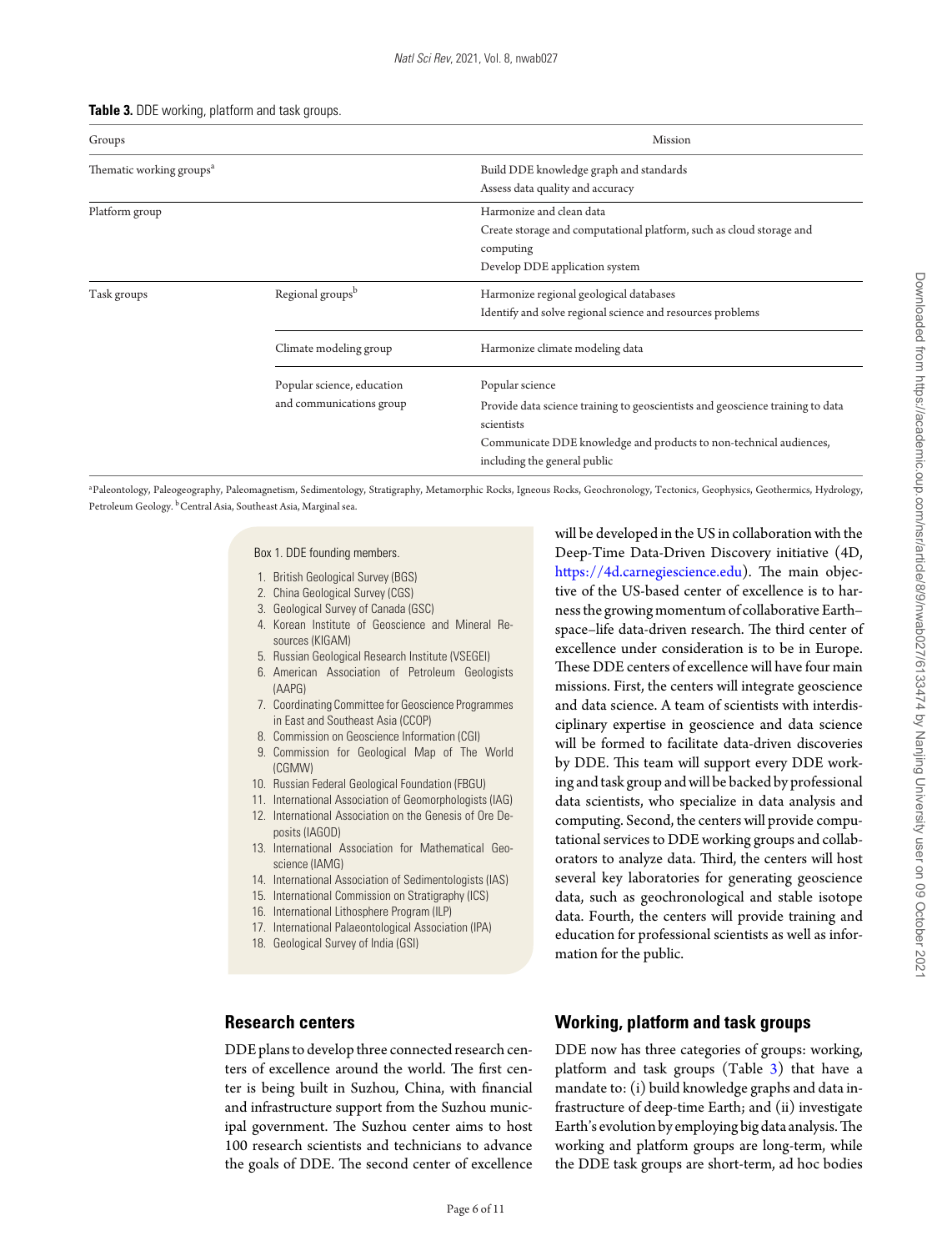<span id="page-6-0"></span>

**Figure 2.** Workflow of data-driven discovery in DDE. Scientific questions in Earth history can be addressed using the knowns and unknowns framework: (i) Known knowns. This category, which is relative to the other two, includes widely accepted and broadly understood events in Earth history, although uncertainties still exist. (ii) Known unknowns. This category includes events that are widely accepted to have happened but key aspects are poorly understood. In many cases, hypotheses about such events can be tested with additional observations, measurements or experiments. (iii) Unknown unknowns. This category includes events that took place in the Earth's history but have not been discovered. Through its knowledge system and platform, DDE aims to harmonize deep-time Earth data and promote data-driven discovery in these unknowns, especially unknown unknowns in Earth history. Note: the time scales of Precambrian and Phanerozoic differ in scale.

with specific objectives. These groups are formed by international collaborations and each group has its own group leader. These groups are part of DDE and will be supported long-term and led by DDE for source allocation and work consistency. On the other hand, the program is open to experts from any country to propose working or task groups with well-defined tasks, which will be reviewed by the DDE's EC and GC. DDE will provide support (e.g. financial) and resources (e.g. computing power) to these 'open groups'. Consistency between these groups is monitored by DDE's SC, EC and GC.

# **RESEARCH PLAN**

In order to achieve its mission and goals, DDE will build on existing deep-time Earth knowledge systems and develop an open platform (Fig. [2\)](#page-6-0). A deeptime Earth knowledge system consists of the basic definitions and relationships among concepts in deep-time Earth, which are necessary for harmonizing deep-time Earth data and developing a knowledge engine for supporting abductive exploration of Earth's evolution.

The first step in DDE's research plan isto build on existing deep-time Earth knowledge systems. Earth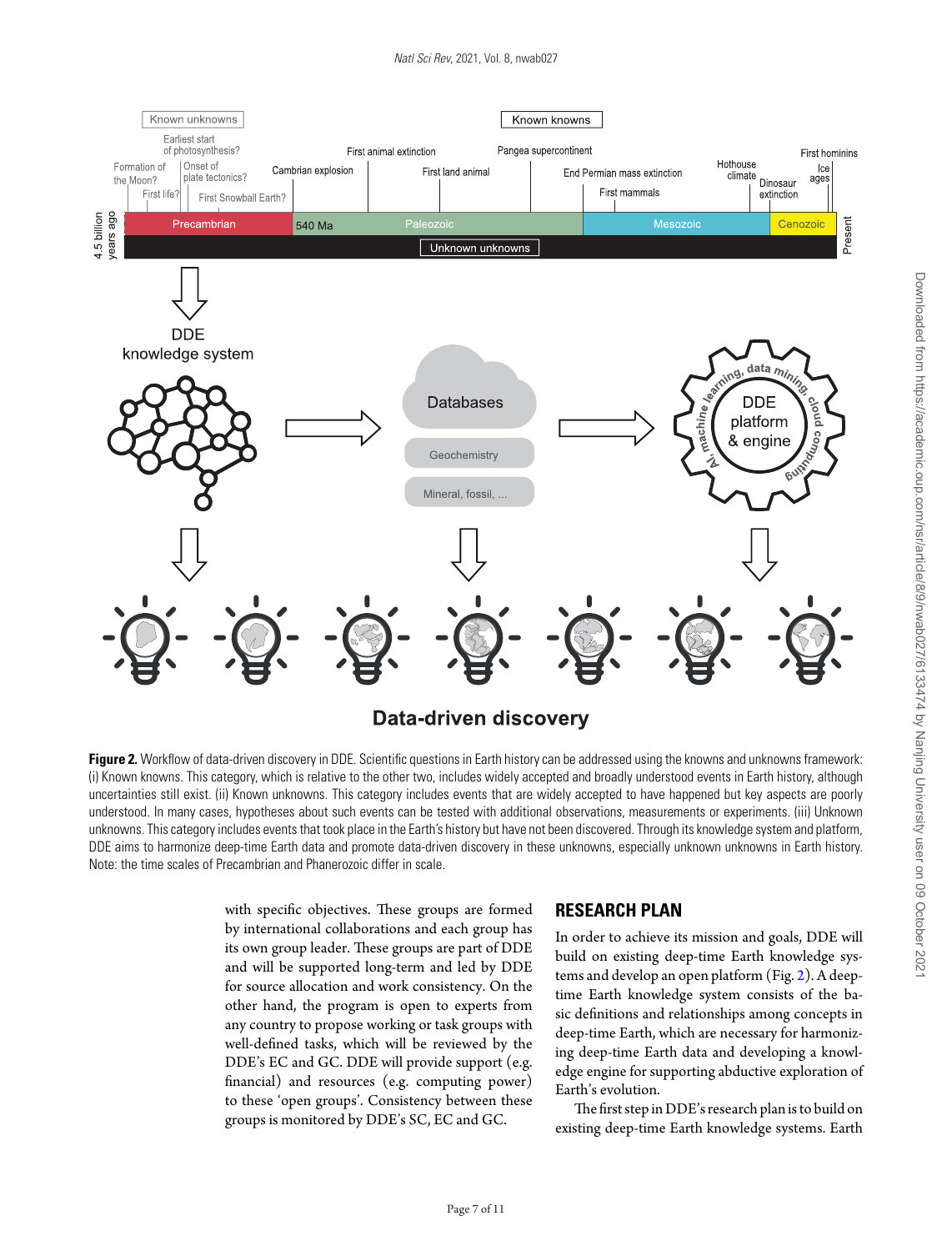<span id="page-7-0"></span>

**Figure 3.** Structure of the DDE technology system. From bottom to top: data source integration, data cleansing and sharing, knowledge base construction, technical infrastructure configuration, and applications for scientific discovery.

scientists have developed various indices to represent and interpret Earth's evolution. These indices can be coded as graphs representing an Earth science knowledge system. The system includes the definitions and associations of the concepts and terminologies in deep-time Earth science. These computer-coded graphs of knowledge systems can support applications of artificial intelligence. Establishing this knowledge system is a necessary step for DDE's semantically cohesive data infrastructure. It helps ensure the data (linked and expanded) are FAIR (Fig. [3\)](#page-7-0). Pioneering efforts by other groups can be integrated into this work, such as ontology on a geological time scale  $\left[43-46\right]$ , paleoclimate data [\[35\]](#page-10-16) and geoscience ontology works by the CGI [\(http://www.cgi-iugs.org/,](http://www.cgi-iugs.org/) a founding member of DDE). The knowledge system will be constructed jointly by the DDE research team and authoritative communities of experts in geoscience data standards based on existing deep-time Earth ontology studies.

The second step in DDE's research plan is to build an interoperable deep-time Earth data infrastructure. This task will be achieved in four ways (Fig. [3\)](#page-7-0): (i) harmonizing existing databases for improving interoperability and accessibility. Some important existing databases covering specific areas of Earth science may need to be extended to cover more regions (e.g. Macrostrat in sedimentology) or more languages (e.g. PBDB in paleontology and EarthChem in geochemistry). (ii) Integrating (for the ones that are not deposited in a FAIR data repository) and linking (for the ones that are deposited in a FAIR data repository) scientific data published in academic literature. With appropriate agreements and support from publishers and publisher-recommended FAIR data repositories, publications in peer-reviewed journals or books can be shared and accessed via DDE portals for information mining. (iii) Connecting databases maintained by geological surveys at all levels of government. Vast amounts of data acquired and maintained by geological surveys can be connected under DDE portals for high efficiency utilization without altering the ownership ofthe data. (iv) Identifying and recovering 'dark data', which are the data not available on the internet or, in some instances, not even in digital format. Hardcopy geological reports hibernating on shelves, thin sections of rock samples and physical samples from various geological units, or boxes of field notes from geological surveys can be digitized with the aid of modern digital techniques in collaboration with the institutions and individuals who own the property rights of the hardcopy data. One successful example of converting hardcopy materials to digital data is a collaboration between DDE and the BGS to digitize geological documents stored by BGS.

The third step in DDE's research plan is to develop a deep-time Earth open platform. To facilitate harmonization and utilization of deep-time Earth data, a comprehensive platform is needed to provide adequate computing power, big data storage and inquiry, and big data analysis openly and freely accessible to the public. Many applications in Earth science rely on relatively small but critical data sets, owing to complications of data sampling and preservation for deep-time Earth. Specialized and tailored data analysis methods need to be developed to handle these unique deep-time data resources. Such techniques may include, but are not limited to, data visualization and interactive three-dimensional representations to elucidate planetary evolution (e.g.  $[47]$ ), automation of information mining from literature [\[16,](#page-10-3)[17\]](#page-10-4), digitization and comparison of map and graphic documents for deep-time Earth, data cleaning and spatiotemporal connections for large data sets, operation and conversion of spatiotemporal references between different databases, tailored computing, and artificial intelligence methods for deeptime Earth data mining.

The execution of the DDE program consists of four phases (Table [4\)](#page-8-0). In Phase 1, DDE establishes an organizational structure with international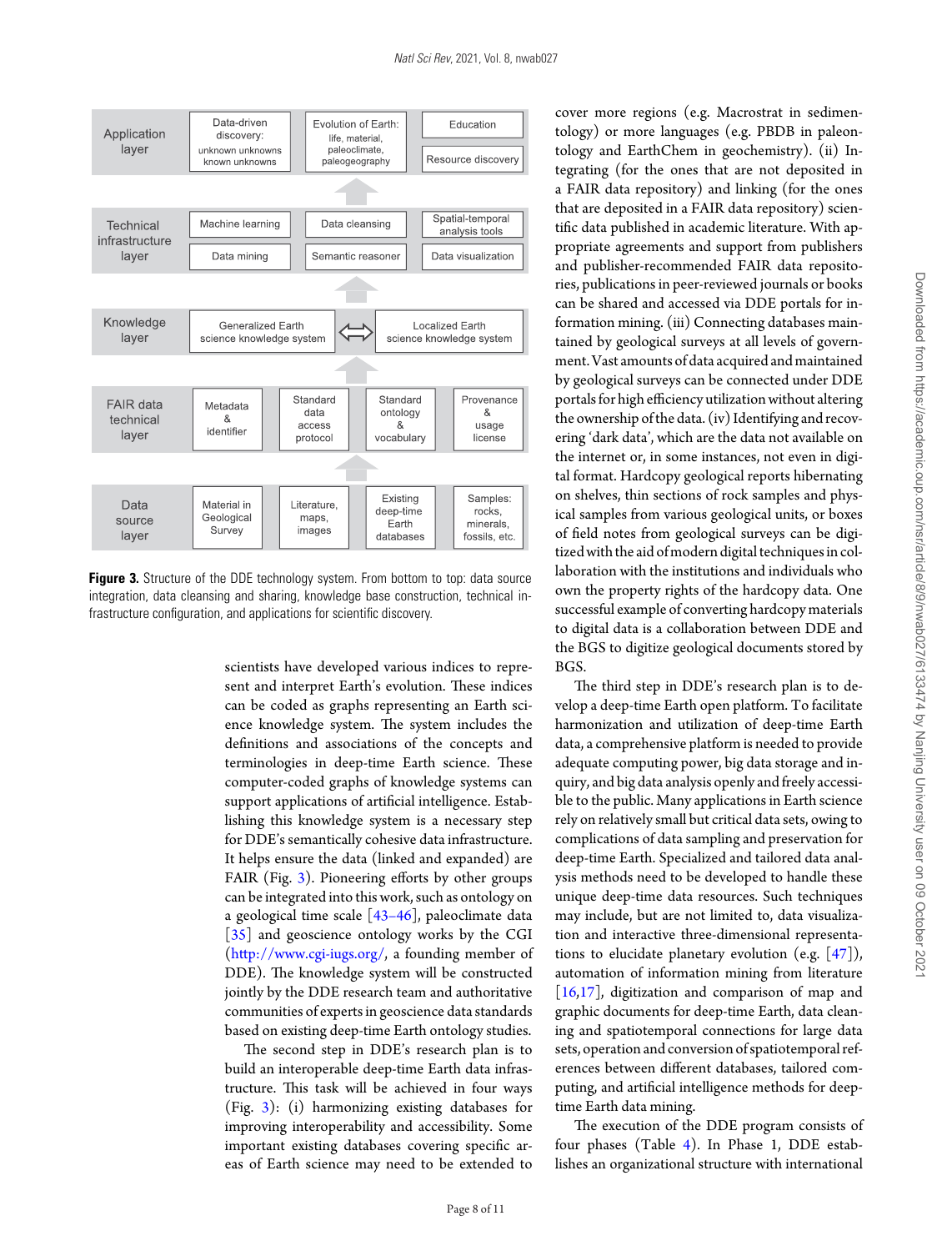|                                  | Phase 1                                                   | Phase 2                               | Phase 3                                 | Phase 4                                     |
|----------------------------------|-----------------------------------------------------------|---------------------------------------|-----------------------------------------|---------------------------------------------|
| Teams                            | Develop team structure                                    | Form initial teams                    | Research and technical<br>teams         | Mature research and<br>technical teams      |
| Data                             | Build on existing knowledge<br>systems and data standards | Initial harmonization of<br>databases | Continued harmonization<br>of databases | Semantically cohesive<br>databases          |
| Infrastructure                   | No plan                                                   | Cloud storage                         | Cloud computing,<br>supercomputing      | Complete middle and back<br>end             |
| Computing and<br>analyzing power | No plan                                                   | No plan                               | Develop algorithms and<br>applications  | Complete front end and<br>Geological Google |

<span id="page-8-0"></span>**Table 4.** Phases of the DDE program.

standards of policy and management. In Phase 2, DDE forms the initial teams and builds on existing deep-time Earth knowledge systems and data standards by collaborating with existing ontology researchers in the geosciences, while working to link and harmonize deep-time Earth databases. In Phase 3, DDE develops tailored algorithms and techniques for environments of cloud computing and supercomputing. In Phase 4, Earth scientists and data scientists collaborate seamlessly on compelling and integrative scientific problems.

#### **CHALLENGES AND COUNTERMEASURES**

Due to the integrative and international ambitions of the DDE program, several challenges were anticipated. We must learn how to engage more scientists and scientific communities, how to identify and collate diverse data in many languages and formats, and how to build and share a globally integrated data infrastructure. We are also faced with the challenges of promoting international collaboration; of aligning DDE with existing and emerging data and cyberinfrastructures; and of negotiating aspects of infrastructure sustainability in the context of potential cultural and political challenges.

DDE aims to build a transparent organizational structure that attracts more scientists to join the program. This objective is reflected in the organizational structure led by international scientists, including a responsive governance structure (GC, SC, EC) and active, visionary working, platform, and task groups (program teams and open groups). In this robust organizational structure, DDE endeavors to create a vast data infrastructure with flexible data-driven discovery services, which will attract more scientists to join. Ultimately, a dynamic DDE scientific community will embrace the mission of data-driven discovery in deep-time Earth.

There are already many successful databases [\[12](#page-9-1)[,19,](#page-10-5)[32\]](#page-10-22) and data infrastructures [\[17,](#page-10-4)[35](#page-10-16)[,48,](#page-10-31)[49\]](#page-10-32). To avoid duplication efforts, we have reviewed all deep-time Earth databases and data infrastructures to our knowledge. We identify two kinds of databases that our efforts will leverage: first, those that lack long-term resources for maintenance and support and thus will benefit from a more stable platform; second, databases under stable development that will benefit from links to complementary data resources and infrastructure [\[12,](#page-9-1)[19](#page-10-5)[,32\]](#page-10-22). For the former, we tend to negotiate with the administrators to support them and welcome them to be part of DDE. For the latter, we plan to collaborate with them to help them grow faster, for example, by providing solutions, computing power, or taking care of multi-language and region coverage. On the other hand, DDE plans to link existing deep-time Earth databases with the resources of DDE's knowledge graph. For the long tail data that have not been digitized or centralized, DDE will digitize and collect these data. In this regard, a number of well-established data infrastructures [\[17,](#page-10-4)[35](#page-10-16)[,48,](#page-10-31)[49\]](#page-10-32) provide us with valuable use cases. DDE will build our database upon theirs. For example, EarthCube is an outstanding program that is a community-driven geoscience cyberinfrastructure  $[49]$ . DataONE is an excellent model to link existing databases [\[48\]](#page-10-31); PaCTS 1.0 offers a solid paleoclimate ontology  $[35]$  that will be utilized as part of DDE's deep-time Earth knowledge graph. DDE data systems and data infrastructure will follow the FAIR [\[4\]](#page-9-4) and TRUST (Transparency, Responsibility, User focus, Sustainability and Technology)  $[50]$  principles to ensure DDE's openness, data quality and sustainability. Furthermore, we will collaborate with CODATA and the World Data System in data policy, data standards and data management to strengthen DDE's data system and data infrastructure.

Sustainability is another challenge to DDE. DDE is presently the prioritized long-term program in the IUGS, which secures a portion of financial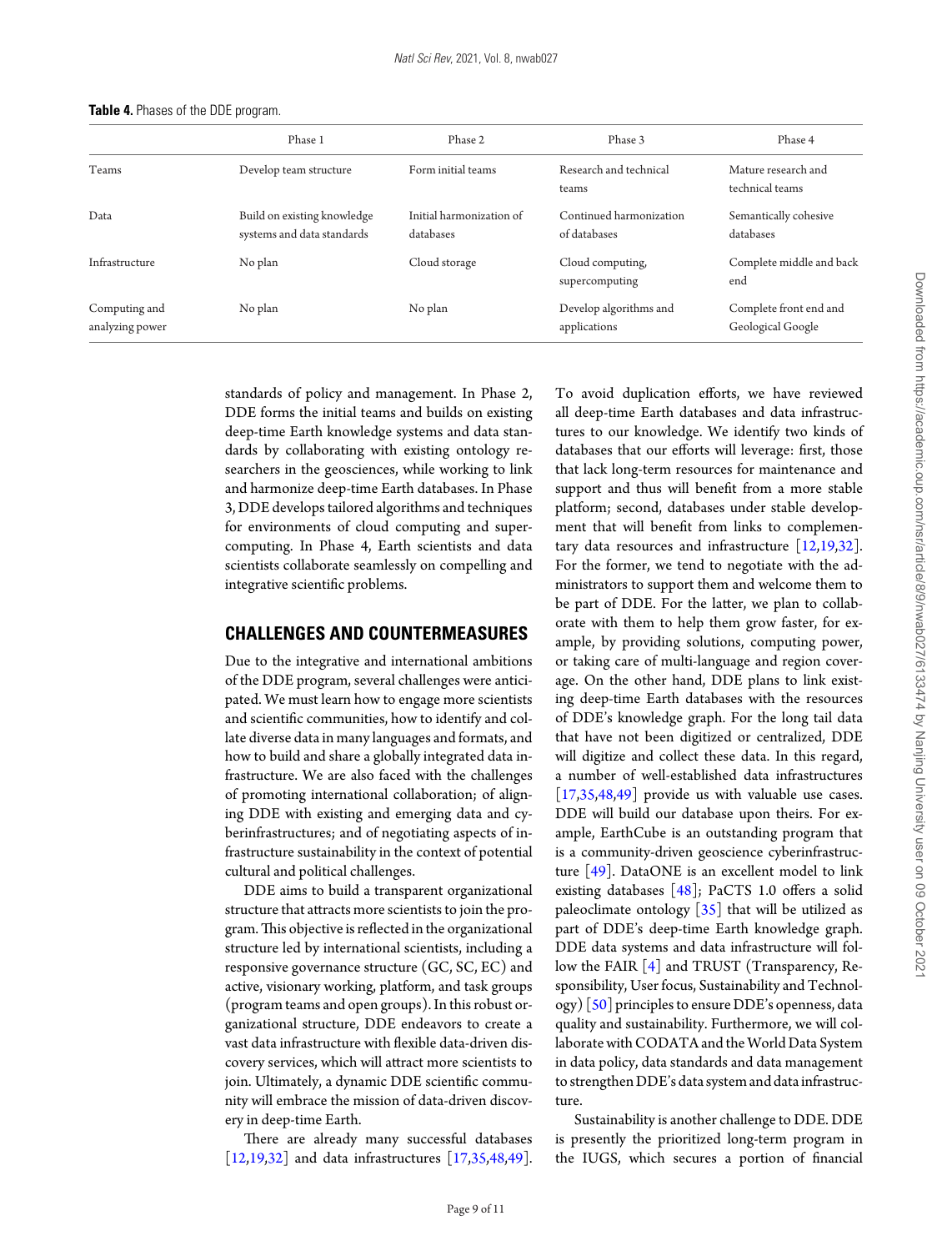support. DDE will apply for both governmental support and private support for its remaining operating expenses. DDE plans to provide seed funding for supporting members to write proposals to apply for more funding. Operating the DDE at multiple centers of excellence will mitigate risk, ensure business continuity and help disaster recovery. Each center will backup data from other centers. In addition, we plan to archive all data periodically to a vault like GitHub Arctic Vault to preserve it for future generations.

DDE may also face political challenges. To avoid this, DDE was initiated by a non-governmental organization (IUGS). DDE has instituted an agreement for anyone who joins the program to declare no political involvement. Furthermore, DDE will not accept funding that has an underlying political or military intent, nor will they strike any agreement with funding agencies that carry the risk of political influence.

#### **OUTLOOK**

Recent advances and insights in Earth and data sciences are accelerating our ability to harness data simultaneously from many domains. The power of abductive discovery is creating opportunities to embrace the multi-dimensional complexity of Earth's evolution as never before. In so doing, we are poised for a burst of discovery that will change our perspectives about our evolving world and our place in the cosmos. In order to facilitate the transformation of deep-time Earth science, DDE plans to harmonize deep-time Earth data in linked, semantically cohesive data platforms. DDE aims to address grand challenges in the study of Earth's evolution by harmonizing deep-time Earth data, geological knowledge and modern techniques of data science and artificial intelligence. The 'Geological Google' and Deep-Time Earth Engine developed by DDE will facilitate Earth scientists in their efforts to find, collect and clean data, enabling them to focus on scientific questions and discoveries and address applied geological problems. DDE will also promote the integration and investigation of data in multiple dimensions, thus ushering in a new era in interdisciplinary abductive discovery in the geosciences. Ultimately, DDE will be like a virtual open restaurant, where all scientists can come and 'cook' using their own creativity. The data are the raw material of the cuisine. Techniques and engines developed by DDE are the cooking recipes and utensils. Customers (scientists) can come and make the food in their own way to tackle the most exciting challenges of science—discovering what we do not know, the unknown unknowns (Fig. [2\)](#page-6-0). Ultimately, by creating

an open-access data resource that for the first time integrates all aspects of Earth's narrated past, DDE holds the promise of understanding our planet's past, present and future in new and vivid detail.

# **ACKNOWLEDGEMENTS**

We thank all the DDE participants and organizational members. Two anonymous reviewers are acknowledged for their constructive suggestions that improved this paper. We thank Rudez Studio who made the technology icons in Fig. 1 under license of CC BY 4.0.

#### **FUNDING**

The work reported in the paper was supported by the National Natural Science Foundation of China (41888101) and the National Key R&D Program of China (2018YFE0204204).

# **AUTHOR CONTRIBUTIONS**

C.W. designed the work and wrote the first draft of the manuscript. All coauthors read, commented on and revised the manuscript.

*Conflict of interest statement.* None declared.

# **REFERENCES**

- <span id="page-9-0"></span>1. Hazen RM. Data-driven abductive discovery in mineralogy. *[Am](http://dx.doi.org/10.2138/am-2014-4895) [Miner](http://dx.doi.org/10.2138/am-2014-4895)* 2014; **99**: 2165–70.
- <span id="page-9-2"></span>2. Lyell C. *Principles of Geology*, Volume 1. Chicago: University of Chicago Press, 1990.
- <span id="page-9-3"></span>3. Darwin C. *On the Origin of Species*. London: John Murray, 1859.
- <span id="page-9-4"></span>4. Wilkinson MD, Dumontier M and Aalbersberg IJ *et al.* The FAIR guiding principles for scientific data management and stewardship. *[Sci Data](http://dx.doi.org/10.1038/sdata.2016.18)* 2016; **3**: 160018.
- <span id="page-9-5"></span>5. Stall S, Yarmey L and Cutcher-Gershenfeld J *et al.* Make scientific data FAIR. *[Nature](http://dx.doi.org/10.1038/d41586-019-01720-7)* 2019; **570**: 27–9.
- <span id="page-9-6"></span>6. Guo H. Big Earth data: a new frontier in Earth and information sciences. *[Big Earth Data](http://dx.doi.org/10.1080/20964471.2017.1403062)* 2017; **1**: 4–20.
- 7. Gil Y, Pierce SA and Babaie H *et al.* Intelligent systems for geosciences: an essential research agenda. *[Commun ACM](http://dx.doi.org/10.1145/3192335)* 2019; **62**: 76–84.
- 8. Boulton G. The challenges of a big data earth. *[Big Earth Data](http://dx.doi.org/10.1080/20964471.2017.1397411)* 2018; **2**: 1–7.
- 9. Reichstein M, Camps-Valls G and Stevens B *et al.* Deep learning and process understanding for data-driven Earth system science. *[Nature](http://dx.doi.org/10.1038/s41586-019-0912-1)* 2019; **566**: 195–204.
- 10. Bergen KJ, Johnson PA and de Hoop MV *et al.* Machine learning for data-driven discovery in solid Earth geoscience. *[Science](http://dx.doi.org/10.1126/science.aau0323)* 2019; **363**: eaau0323.
- <span id="page-9-7"></span>11. Normile D. Earth scientists plan a 'geological Google'. *[Science](http://dx.doi.org/10.1126/science.363.6430.917)* 2019; **363**: 917.
- <span id="page-9-1"></span>12. Lehnert K, Markey K and Johansson A *et al.* Best practices for curating geochemical and petrological data: the EarthChem library. In: *AGU Fall Meeting, San Francisco,* 9–13 December 2019.